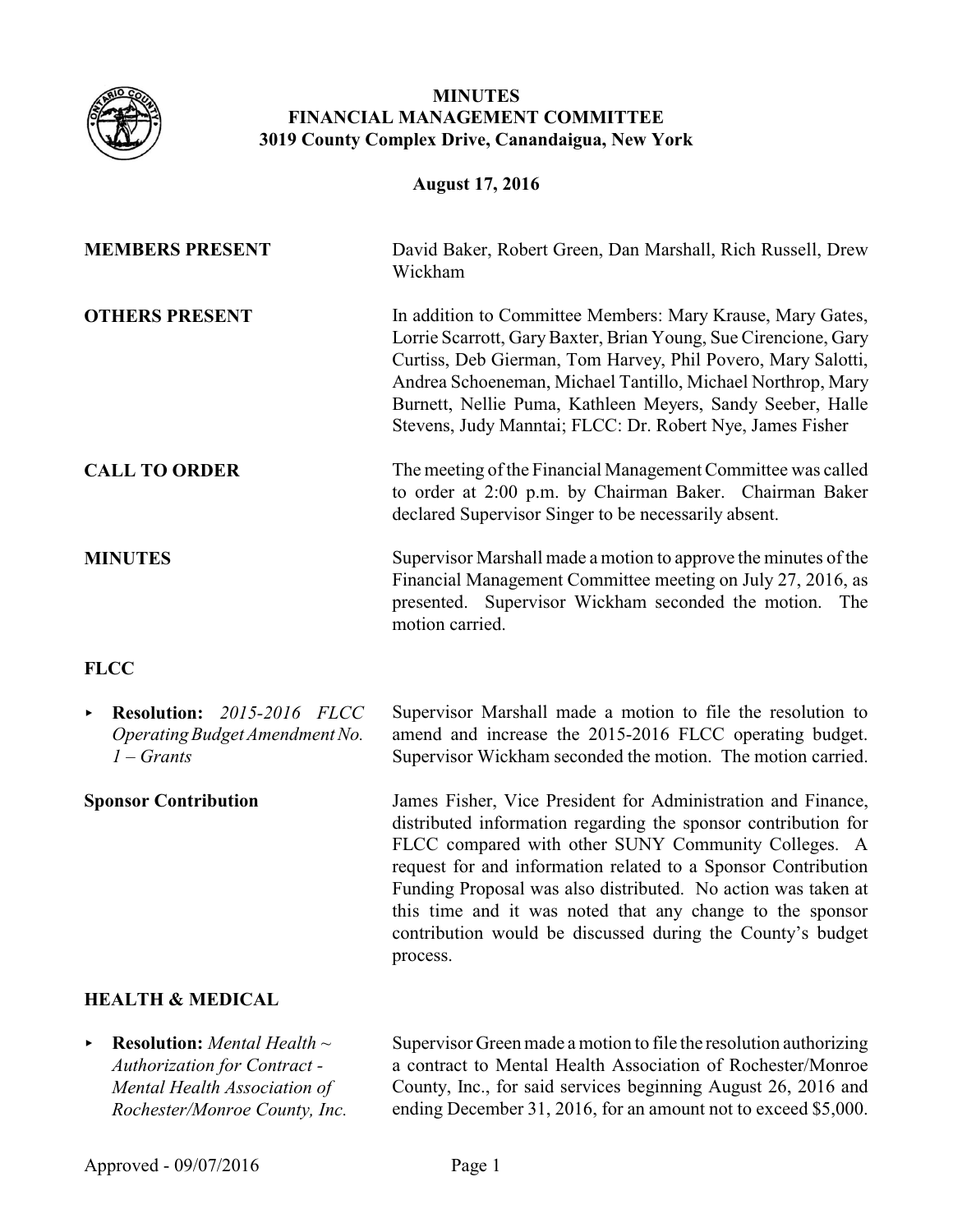Supervisor Wickham seconded the motion. The motion carried.

Supervisor Marshall made a motion to file the resolution authorizing the acceptance of an additional \$3,522 in funding through federal funding opportunities for Delivery System Reform Incentive Payment Program Projects. Supervisor

Supervisor Wickham made a motion to file the resolution authorizing the Public Health Department to enter into a contract with James McGuiness & Associates for the Preschool Billing Software in the amount of \$50,000 for the software, \$4,000 for training, and up to \$12,000 per year for maintenance and support, and Medicaid processing. Supervisor Green seconded the

Supervisor Green made a motion to file the resolution authorizing the creation of one position of County Police Officer, (Part-

Wickham seconded the motion. The motion carried.

- < **Resolution:** *Mental Health ~ Finger Lakes Performing Provider System - Agreement to Receive Delivery System Reform Incentive Payment Program Projects*
- < **Resolution:** *Public Health ~ Authorization to Contract with James McGuiness & Associates, Inc.*

# **PUBLIC SAFETY**

- < **Resolution:** *Sheriff ~ Creation of Position - County Police Officer (Part-Time)*
	- Time), effective upon adoption, subject to the school district entering into a contract for participation in the School Resource Officer Program. Supervisor Wickham seconded the motion. The motion carried. Supervisor Green made a motion to file the resolution authorizing

motion. The motion carried.

▶ **Resolution:** *Sheriff* ~ *Communications Division - Authorizing Contract with Xybix Systems, Inc. - Modification to Dispatch Console Equipment*

▶ **Resolution:** Sheriff ~ *Authorization to Contract with Bloomfield Central School District to Provide the School Resource Officer Program* 

a contract with Xybix Systems, Inc., for an amount not to exceed \$21,857.75, for modification and improvement to existing dispatch console equipment in the Office of Sheriff, Communications Division, 9-1-1 Center. Supervisor Marshall seconded the motion. The motion carried.

Supervisor Green made a motion to approve the filing of the following five resolutions related to the 2016-2017 School Resource Officer Program. Supervisor Russell seconded the motion. The motion carried.

The motion carried to file the resolution authorizing the Ontario County Sheriff to contract with Bloomfield Central School District for the School Resource Officer Program for a full-time position for ten months of service from September 1, 2016 through June 30, 2017, at an estimated cost of \$103,225.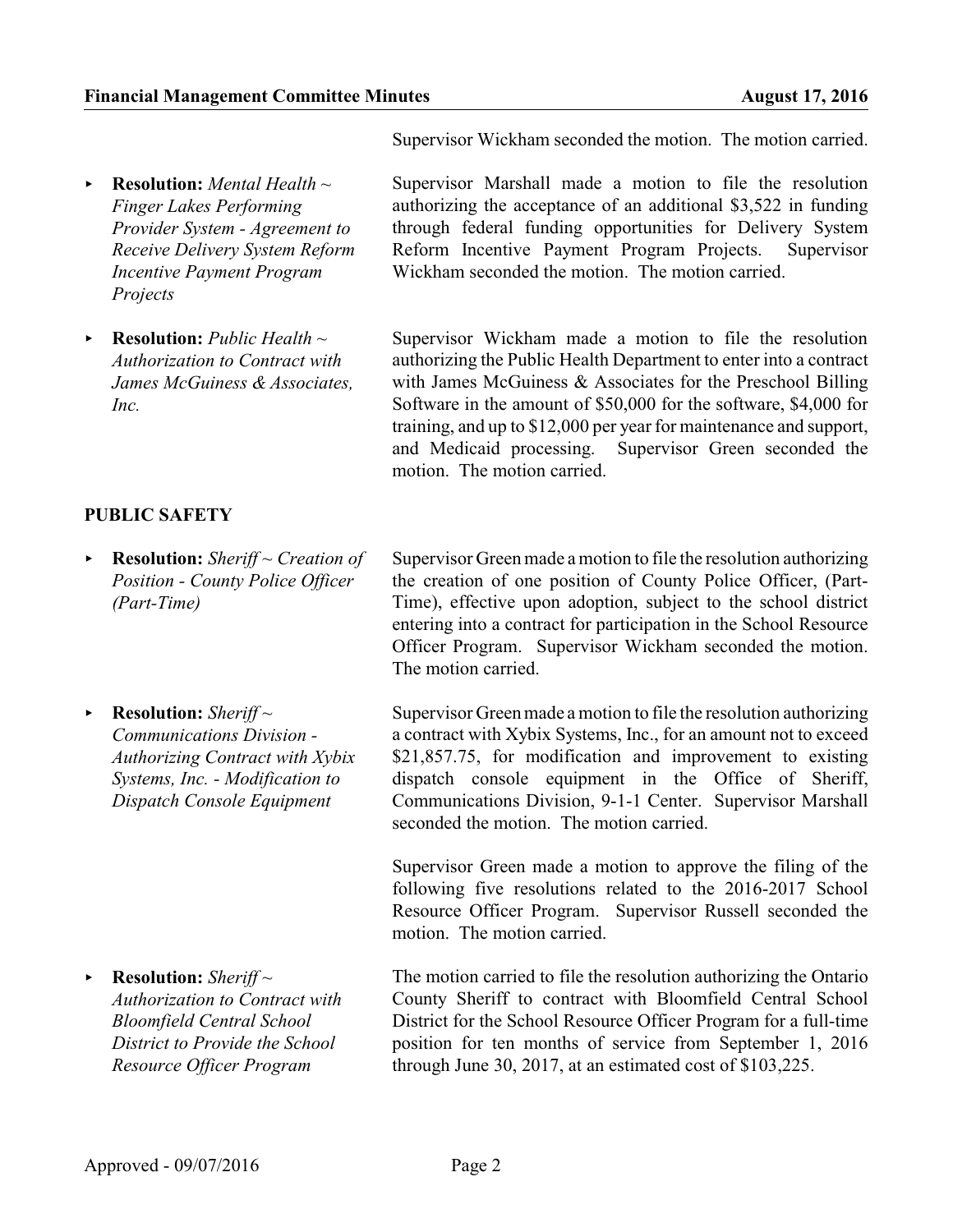- < **Resolution:** *Sheriff ~ Authorization to Contract with Manchester-Shortsville Central School District to Provide the School Resource Officer Program*
- < **Resolution:** *Sheriff ~ Authorization to Contract with Phelps-Clifton Springs Central School District to Provide the School Resource Officer Program*
- < **Resolution:** *Sheriff ~ Authorization to Contract with Honeoye Central School District to Continue the School Resource Officer Program*
- ▶ **Resolution:** *Sheriff* ~ *Authorization to Contract with Victor Central School District to Continue the School Resource Officer Program*
- < **Resolution:** *District Attorney ~ Increasing Hours of Victim Assistance Officer Position from Part-Time to Full-Time*
- < **Transfer:** *Stop DWI ~ Budget Transfer from Reserve to Cover Additional Expense for Increased Hourly Rate per Res. 871-2015 - Appropriate Reserve Funds to Fund Billboard Campaign to Promote School Bus Safety Awareness*

# **PUBLIC WORKS**

< **Resolution:** *Public Works / Buildings and Grounds ~ Authorization to Contract for*

The motion carried to file the resolution authorizing the Ontario County Sheriff to contract with Manchester-Shortsville Central School District for the School Resource Officer Program for a part-time position for ten months of service from September 1, 2016 through June 30, 2017, at an estimated cost of \$35,924.

The motion carried to file the resolution authorizing the Ontario County Sheriff to contract with Phelps-Clifton Springs Central School District for the School Resource Officer Program for a full-time position for ten months of service from September 1, 2016 through June 30, 2017, at an estimated cost of \$103,325.

The motion carried to file the resolution authorizing the Ontario County Sheriff to contract with Honeoye Central School District to continue the School Resource Officer Program for a part-time position for ten months of service from September 1, 2016 through June 30, 2017, at an estimated cost of \$35,924.

The motion carried to file the resolution authorizing the Ontario County Sheriff to contract with Victor Central School District to continue the School Resource Officer Program for a full-time position for ten months of service from September 1, 2016 through June 30, 2017, at an estimated cost of \$103,325.

Supervisor Wickham made a motion to file the resolution to increase the hours of the Victim Assistance Officer to full time, effective October 1, 2016. Supervisor Marshall seconded the motion. The motion carried.

Supervisor Russell made a motion to approve the budget transfer of \$13,760 from the Stop DWI Appropriated Reserve to cover the additional expense (\$8,760) for the increased hourly rate per Res.871-2015, and to appropriate reserve funds to fund the billboard campaign to promote school bus safety awareness (\$5,000). Supervisor Green seconded the motion. The motion carried.

Supervisor Green made a motion to file the resolution authorizing an addendum to the contract with Ontario County NYSARC, Inc. A/T/A Abbey Industries for janitorial services for a period not to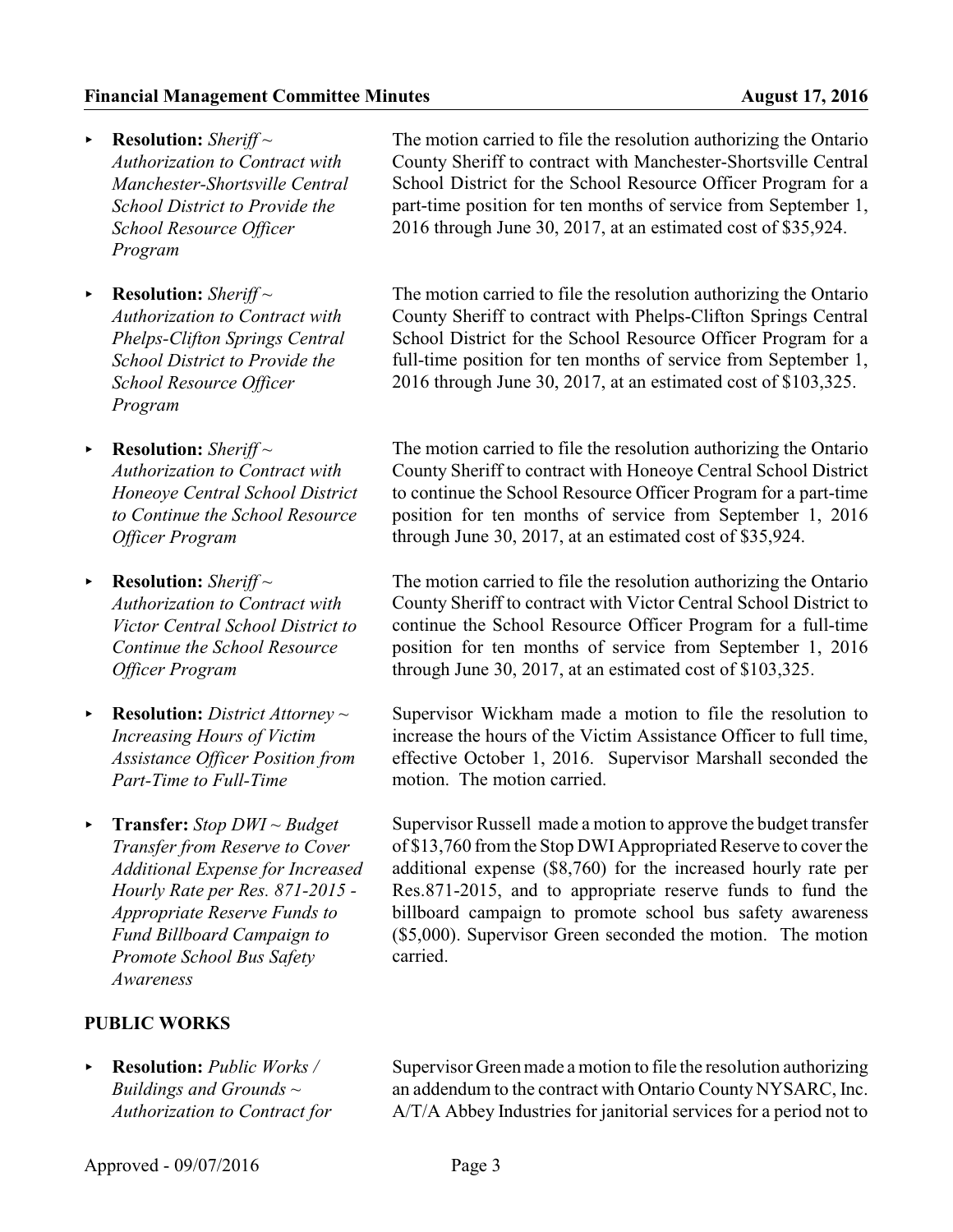*Extended Janitorial Services with Ontario County NYSARC, Inc. A/T/A Abbey Industries* exceed nine months at a per month cost of \$2,880 for 3019 carried.

### **CAPITAL PROJECTS**

- < **Resolution:** *Public Works ~ County Road 42 Preventive Maintenance - CP 07-2015: Acceptance of Supplemental Agreement #1 to NYS Revenue Contract*
- < **Resolution:** *FLCC Viticulture Center ~ CP 05-2011: Budget Amendment - Labella Associates, P.C.*
- < **Resolution:** *2012 FLCC Capital Maintenance Project ~ CP 01- 2012: Authorization to Close Project*
- < **Resolution:** *2014 FLCC Capital Maintenance Project ~ CP 01- 2014: Authorization to Purchase Instructor's Podium and 3650 Interactive Upgrade - C318 Chemistry Lab*
- < **Resolution:** *2015 FLCC Capital Maintenance Project ~ CP 01- 2015: Approval of Contract with Genesee Office Interiors, Inc., to Reassemble Office Furniture - HVAC Rehabilitation in the Fine Arts and Graphic Design Area*

County Complex Drive and \$2,705 per month for the STF Facility, under current terms and conditions of the existing contract. Supervisor Russell seconded the motion. The motion

Supervisor Russell made a motion to file the resolution accepting Supplemental Agreement #1 to the New York State Revenue Contract which provides Marchiselli funding for the design phase of Capital Project No. 07-215. Supervisor Marshall seconded the motion. The motion carried.

Supervisor Green made a motion to file the resolution to return funds in the amount of \$11,118.48 to the Capital Project Reserve and that the budget for the Capital Project be amended as indicated in the resolution due to the reimbursement of \$30,796.12 from Labella Associates, P.C., for the roof repair change order. Supervisor Wickham seconded the motion. The motion carried.

Supervisor Russell made a motion to file the resolution to close Capital Project 01-2012, 2012 FLCC Capital Maintenance Project, and that the balance of unencumbered funds, a total of \$48.61, be returned to the Sponsor (\$24.29) and to the State (\$24.32). Supervisor Green seconded the motion. The motion carried.

Supervisor Wickham made a motion to file the resolution to authorize the purchase of a Custom All Terrain Instructor's Podium at a cost of \$685.44 to be used in the FLCC Science Lab C318 and the purchase of a 3650 Interactive Upgrade, including a 1<sup>st</sup> Year Customer Care Maintenance Agreement totaling \$8,530. Supervisor Russell seconded the motion. The motion carried.

Supervisor Green made a motion to file the resolution approving a contract with Genesee Office Interiors, Inc., in the amount of \$750, to reassemble office furniture (per the warranty) in the Fine Arts and Graphic Design area. The furniture was previously disassembled in preparation for demolition and asbestos abatement related to the HVAC rehabilitation in those areas. Supervisor Russell seconded the motion. The motion carried.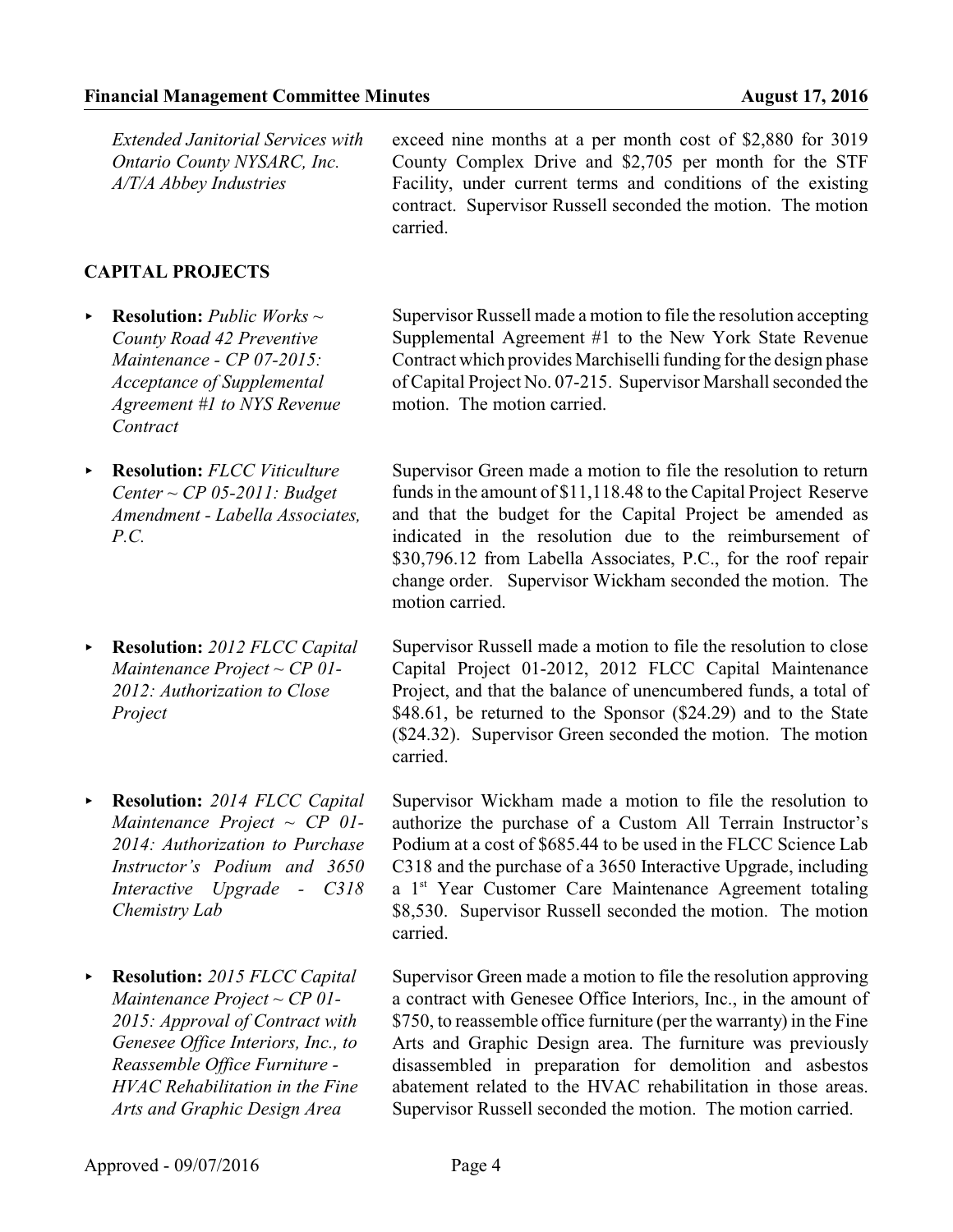### **FMC STANDING COMMITTEE ITEMS**

< **Resolution:** *County Attorney ~ Tax Cap - Fixing Date and Notice for the Public Hearing*

< **Resolution:** *Purchasing ~ Authorization to Participate in Cooperative Bids Coordinated by Wayne Finger Lakes BOCES*

### **Budget Review for Departments - Special Arrangements**

Board of Elections (A1450, A1451)

Conflict Defender (A1176, A1177)

### **Budget Review for FMC Departments**

County Treasurer (A1325, A1362)

Central Finance Department (A1310) DPW Finance Office (A1312)

Supervisor Wickham made a motion to file the resolution setting the public hearing to override the tax levy limit for fiscal year 2017 for September 15, 2016, at 6:30 p.m. at the Supervisors' Chambers, interim location Ontario County Safety Training Facility. Supervisor Marshall seconded the motion. The motion carried.

Supervisor Russell made a motion to file the resolution authorizing the Purchasing Director to sign the "General Resolution" for Ontario County participation in cooperative bids coordinated by Wayne-Finger Lakes BOCES. Supervisor Green seconded the motion. The motion carried.

The following department budgets were reviewed:

Mary Salotti presented the budgets for Board of Elections. Motion: Green; Second: Russell; Carried

Andrea Schoeneman presented the budgets for Conflict Defender's Office. Motion: Wickham; Second: Marshall; Carried

Gary Baxter presented the budgets for the County Treasurer's Office. A1325 - Motion: Marshall; Second: Wickham; Carried A1362 - Motion: Green; Second: Russell; Carried

Purchasing (A1345) Deb Gierman presented the budget for Purchasing. Motion: Russell; Second: Wickham; Carried

Lorrie Scarrott presented the following budgets:

Motion: Green; Second: Russell; Carried

Debt Service - V Fund Motion: Wickham; Second: Russell; Carried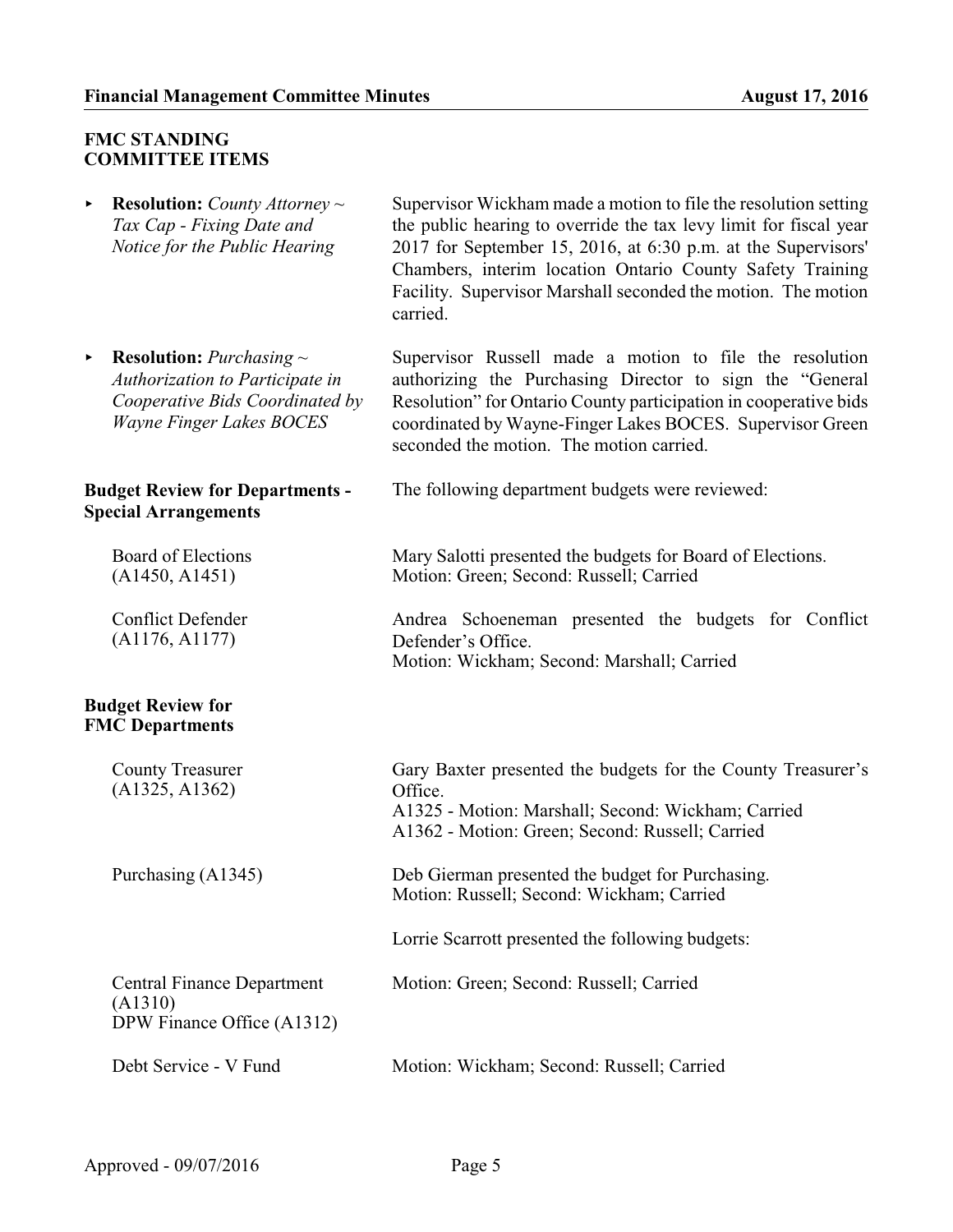|                                                                                                              | Mary Burnett presented the following budgets:    |
|--------------------------------------------------------------------------------------------------------------|--------------------------------------------------|
| Justices and Constables (A1180)<br>Judgments and Claims (A1930)<br>Assessments on County Property<br>(A1950) | Motion: Green; Second: Marshall; Carried         |
|                                                                                                              | Mary Gates presented the following budgets:      |
| Distribution of Sales Tax<br>(A1985)                                                                         | Motion: Marshall; Second: Wickham; Carried       |
| Contingency (A1990)                                                                                          | Motion: Wickham; Second: Marshall; Carried       |
| Undistributed (A 9090)                                                                                       | Motion: Wickham; Second: Russell; Carried        |
|                                                                                                              | Nellie Puma presented the following budgets:     |
| Transfer to Other Funds (A9901)                                                                              | Motion: Russell; Second: Wickham; Carried        |
| Construction, Reconstruction,<br>Acquisition (A9920)                                                         | Motion: Green; Second: Russell; Carried          |
| C.I.P. - Equipment Purchase<br>Reserve (A9921)                                                               | Motion: Wickham; Second: Marshall; Carried       |
| Transfer to Capital Project<br>(A9950)                                                                       | Motion: Russell; Second: Wickham; Carried        |
|                                                                                                              | Mary Gates presented the following budget:       |
| Other (A9999)                                                                                                | Motion: Wickham; Second: Marshall; Carried       |
|                                                                                                              | Lorrie Scarrott presented the following budgets: |
| Community College Tuition for<br>Out of County (A2490)                                                       | Motion: Russell; Second: Green; Carried          |
| <b>FLCC</b> Sponsor Contribution<br>$(A2495-A2496)$                                                          | Motion: Wickham; Second: Marshall; Carried       |
|                                                                                                              | Mary Gates presented the following budgets:      |
| Health Facility (A4530)                                                                                      | Motion: Wickham; Second: Green; Carried          |